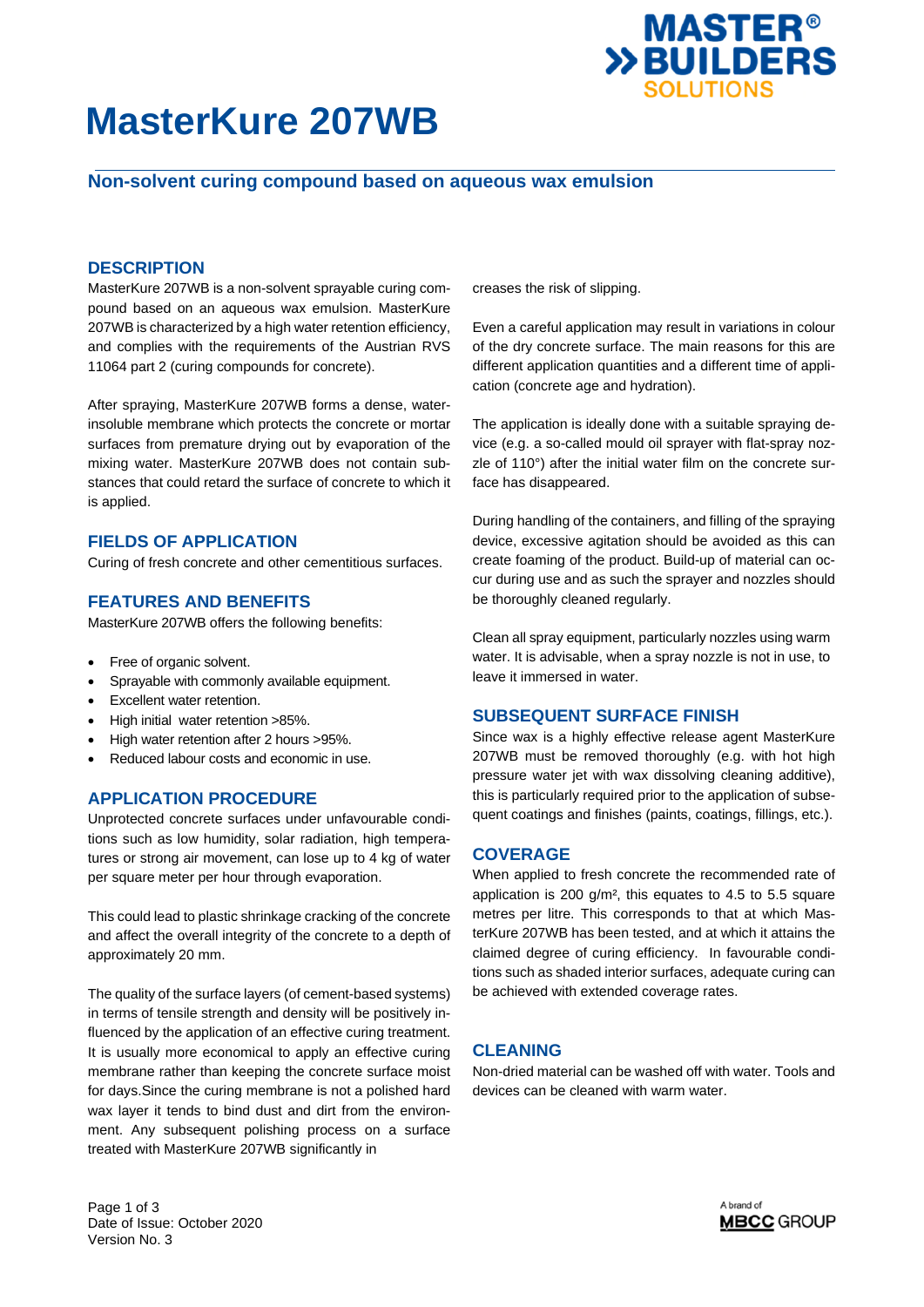

# **MasterKure 207WB**

# **Non-solvent curing compound based on aqueous wax emulsion**

## **PACKAGING**

MasterKure 207WB is supplied in 1000 kg IBC's and 25 kg containers.

## **CONTACT DETAILS**

Master Builders Solutions UK Ltd, Swinton Hall Road, Swinton, Manchester, M27 4EU Tel: +44 (0) 161 727 6300 www.master-builders-solutions.com/en-gb

| <b>Product Data</b>                                          |                                                                                                                                                                                                                                                                                                                  |
|--------------------------------------------------------------|------------------------------------------------------------------------------------------------------------------------------------------------------------------------------------------------------------------------------------------------------------------------------------------------------------------|
| Appearance:                                                  | Milky white liquid                                                                                                                                                                                                                                                                                               |
| Specific gravity @ 20°C:                                     | $0.98$ g/cm <sup>3</sup>                                                                                                                                                                                                                                                                                         |
| Basis:                                                       | Aqueous emulsion                                                                                                                                                                                                                                                                                                 |
| Solids content (%)                                           | $30 \pm 3$                                                                                                                                                                                                                                                                                                       |
| Water retention factor*                                      | 86% - immediately, 99% - after 2 hours                                                                                                                                                                                                                                                                           |
| *RVS 11.064 Part 2 Pkt.2.4.2 and 2.5 at 200 g/m <sup>2</sup> |                                                                                                                                                                                                                                                                                                                  |
| <b>Logistics</b>                                             |                                                                                                                                                                                                                                                                                                                  |
| Shelf life:                                                  | 6 months if stored according to manufacturer's instructions in<br>unopened container.                                                                                                                                                                                                                            |
| Storage conditions:                                          | Store in original sealed containers and at temperatures be-<br>tween 5°C and 30°C. Store under cover, out of direct sun-<br>light and protect from extremes of temperature. Failure to<br>comply with the recommended storage conditions may re-<br>sult in premature deterioration of the product or packaging. |
| Handling and transportation:                                 | Refer to MasterKure 207WB Safety Data Sheet                                                                                                                                                                                                                                                                      |
| Disposal:                                                    | Refer to MasterKure 207WB Safety Data Sheet                                                                                                                                                                                                                                                                      |

MasterKure 207WB, Master Builders Solutions UK Ltd, Version 3